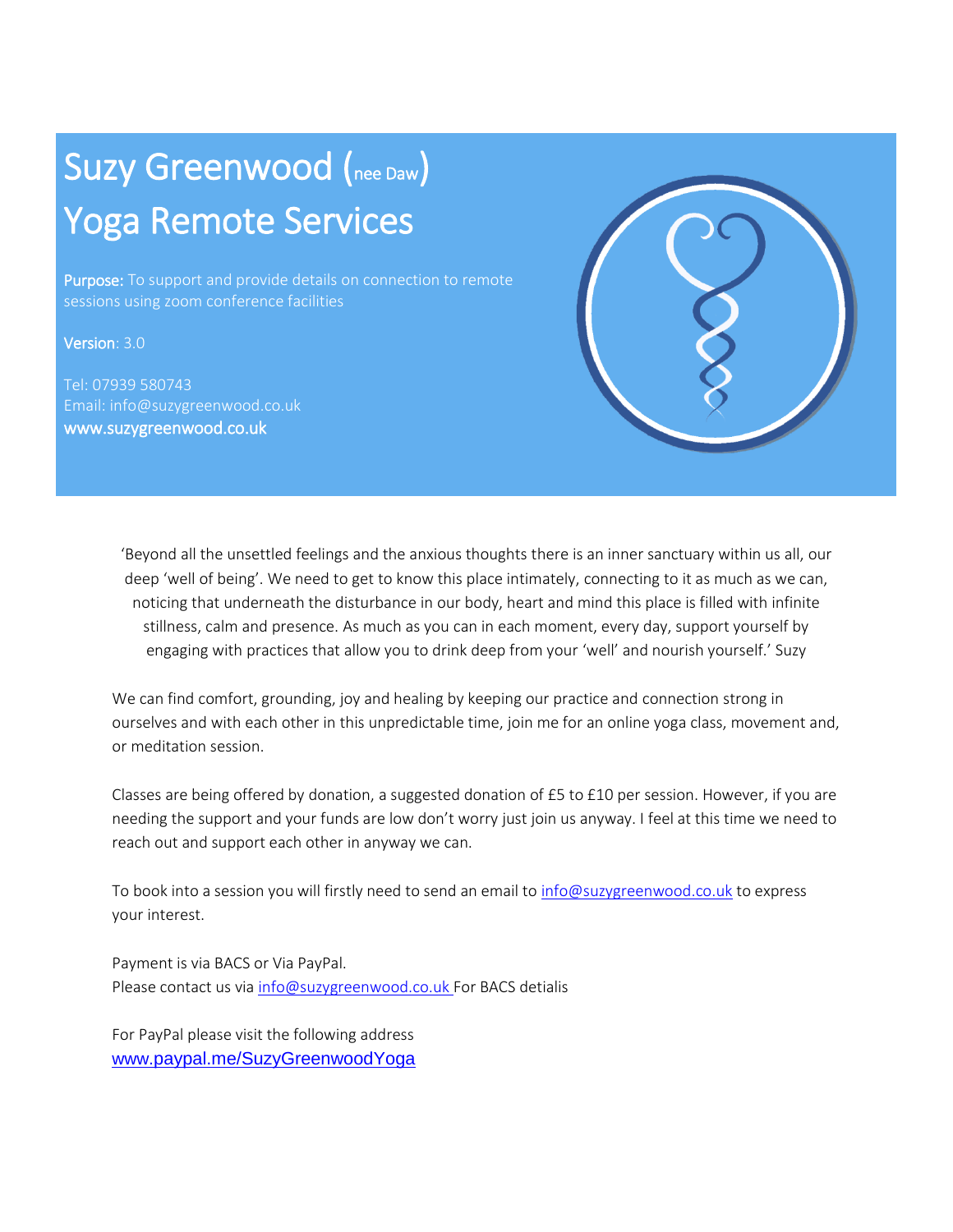### How To Access Via Web Browser

1. Open your web browser *( we would recommend using chrome if possible as this is the most straight forward / reliable software to support zoom sessions, if you don't have chrome it can be downloaded here<https://www.google.co.uk/chrome/> ) Go to* <https://zoom.us/wc/join/3324229014> this should take you directly into the meeting room holding page, when the meeting is live you will be prompted to enter your name and connect.

# The meeting has not started

The page will refresh in 5 seconds, or reload the page now.

If this method has worked and you are connected or at the meeting page continue to step 6 on this document.

2. Open chrome or your preferred web browser and visit, [https://zoom.us/join](about:blank), you should be presented with the screen below.

| zoom | SOLUTIONS -                                  | PLANS & PRICING | <b>CONTACT SALES</b>             | <b>JOIN A MEETING</b> | <b>HOST A MEETING +</b> | <b>SIGN IN</b> |
|------|----------------------------------------------|-----------------|----------------------------------|-----------------------|-------------------------|----------------|
|      |                                              |                 | Join a Meeting                   |                       |                         |                |
|      |                                              |                 | Meeting ID or Personal Link Name |                       |                         |                |
|      |                                              |                 | Join                             |                       |                         |                |
|      | Join a meeting from an H.323/SIP room system |                 |                                  |                       |                         |                |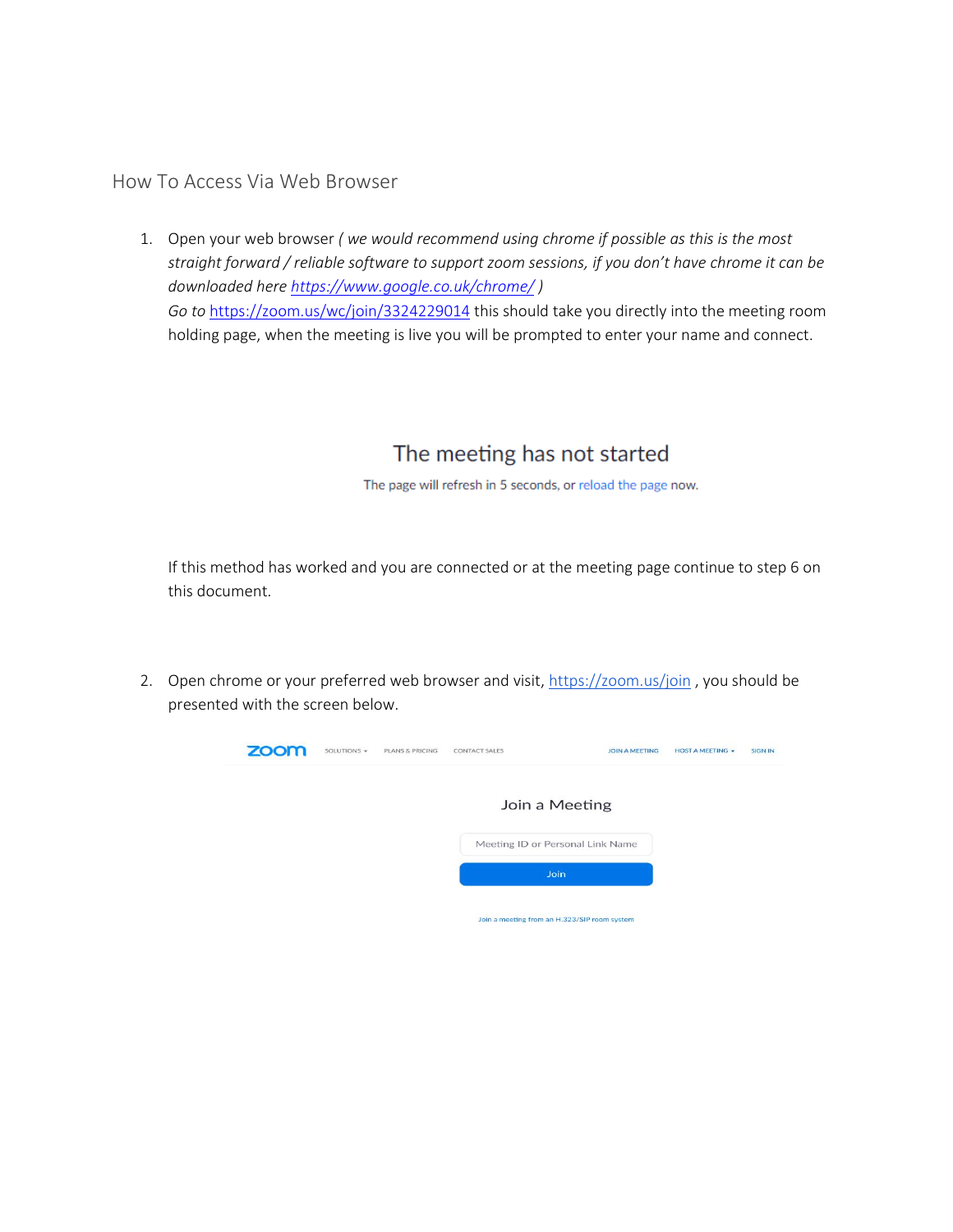3. Enter the Meeting ID provided

These will appear below a link headed Meeting ID: 332-422-9014

# Join a Meeting



#### Join a meeting from an H.323/SIP room system

4. You will now be prompted to download the add-on for your browser, at this stage click the "Join from your browser" link highlighted in blue towards the bottom of the page

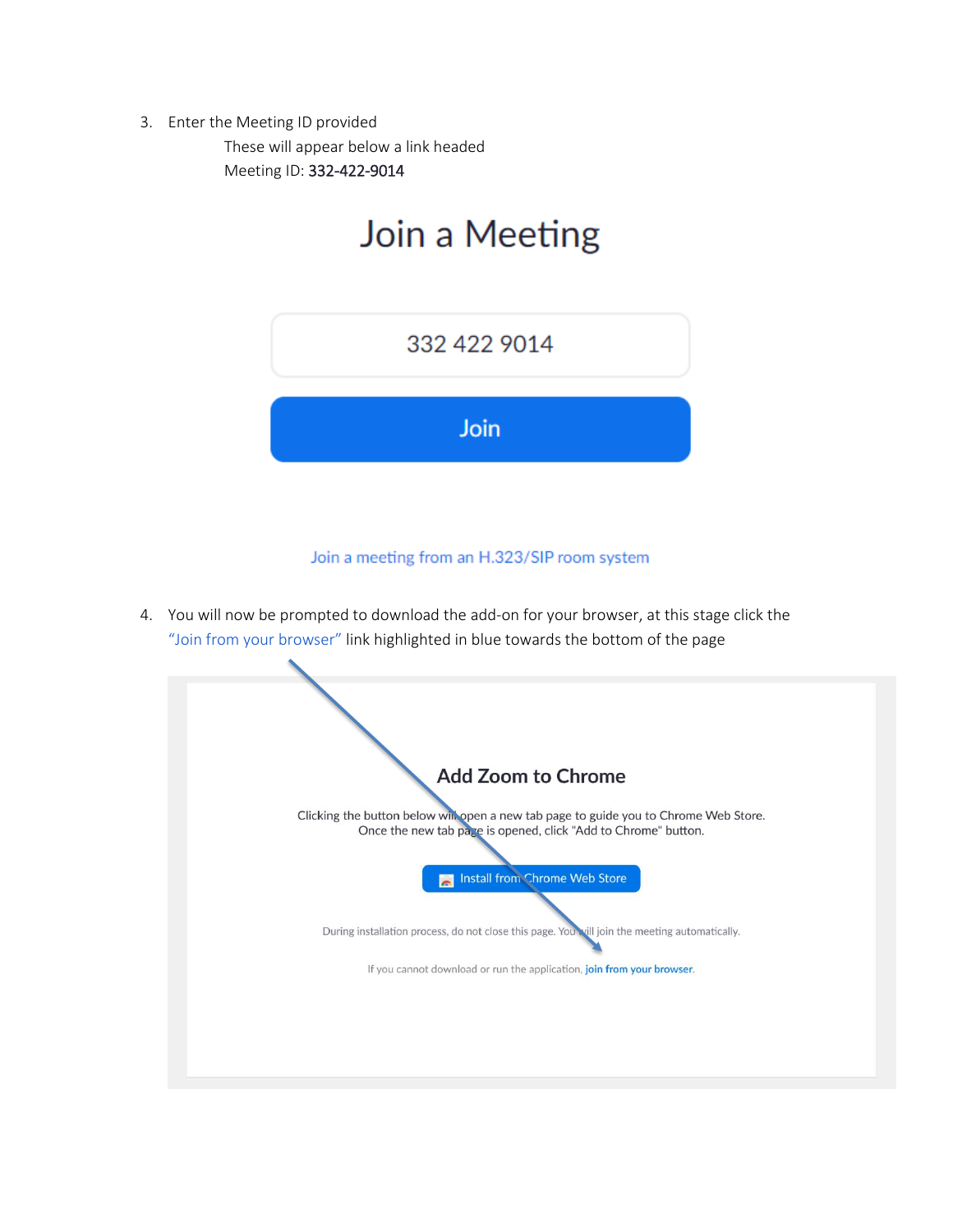

6. Enter your name and click "Join"

(This will automatically appear if you are waiting for the meeting to start when the session is kicked off)I

| zoom | SOLUTIONS - |                                            | <b>JOIN A MEETING</b> | HOST A MEETING + | <b>SIGN IN</b> | <b>SIGN UP, IT'S FREE</b> |
|------|-------------|--------------------------------------------|-----------------------|------------------|----------------|---------------------------|
|      |             | Please enter your name to join the meeting |                       |                  |                |                           |
|      |             | Your Name                                  |                       |                  |                |                           |
|      |             | Your Name                                  |                       |                  |                |                           |
|      |             | Join                                       |                       |                  |                |                           |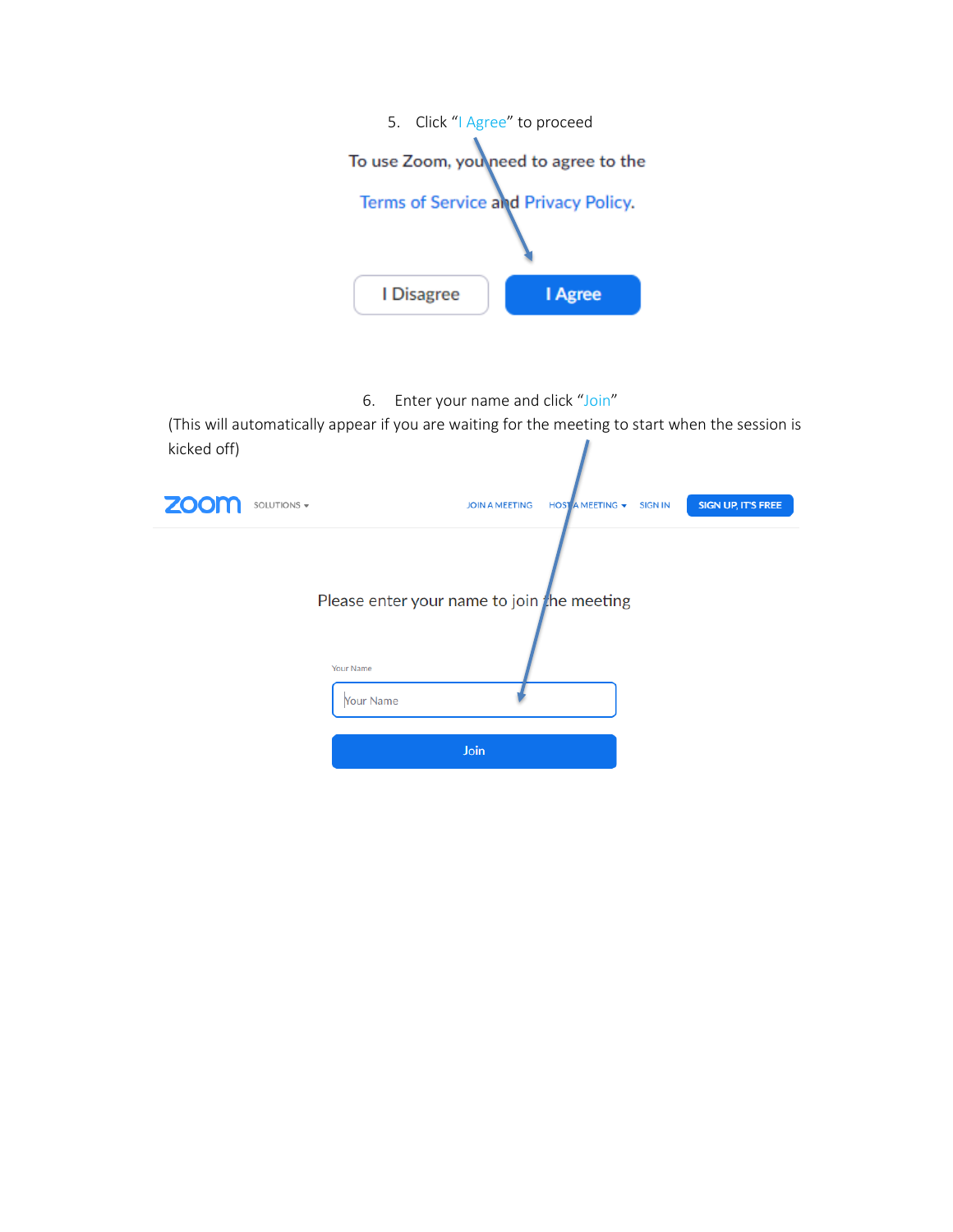*7.* You should then be entered into the session with the option to join the meeting audio via computer or audio, (*it is recommended to join via computer should you have the hardware to support it microphone / speakers / webcam)*

| く Phone Call |        |                |                        |      | Computer Audio          |  |
|--------------|--------|----------------|------------------------|------|-------------------------|--|
|              |        |                | Join Audio by Computer |      | ٠                       |  |
|              |        |                |                        |      |                         |  |
|              | 2a     | $\mathbf{R}^2$ | A                      | ⊕    | $\bullet\bullet\bullet$ |  |
|              | Invite | Participants   | <b>Share Screen</b>    | Chat | More                    |  |

If you can't access the audio please click the Phone Call tab and review the dial in options however there is likely to be regional cost to dialing into these numbers, please refer to zoom's terms and conditions for information on rates as these can vary.

- 8. You should now be in the session with access to view and communicate. Please announce your presence and then mute your microphone.
	- a. To mute your microphone please click on the participants in the bar at the bottom



b. Then hover over the microphone icon next to your name and click mute



When the microphone is struck through, the microphone has been muted; hovering over the icon again will give the option to unmute.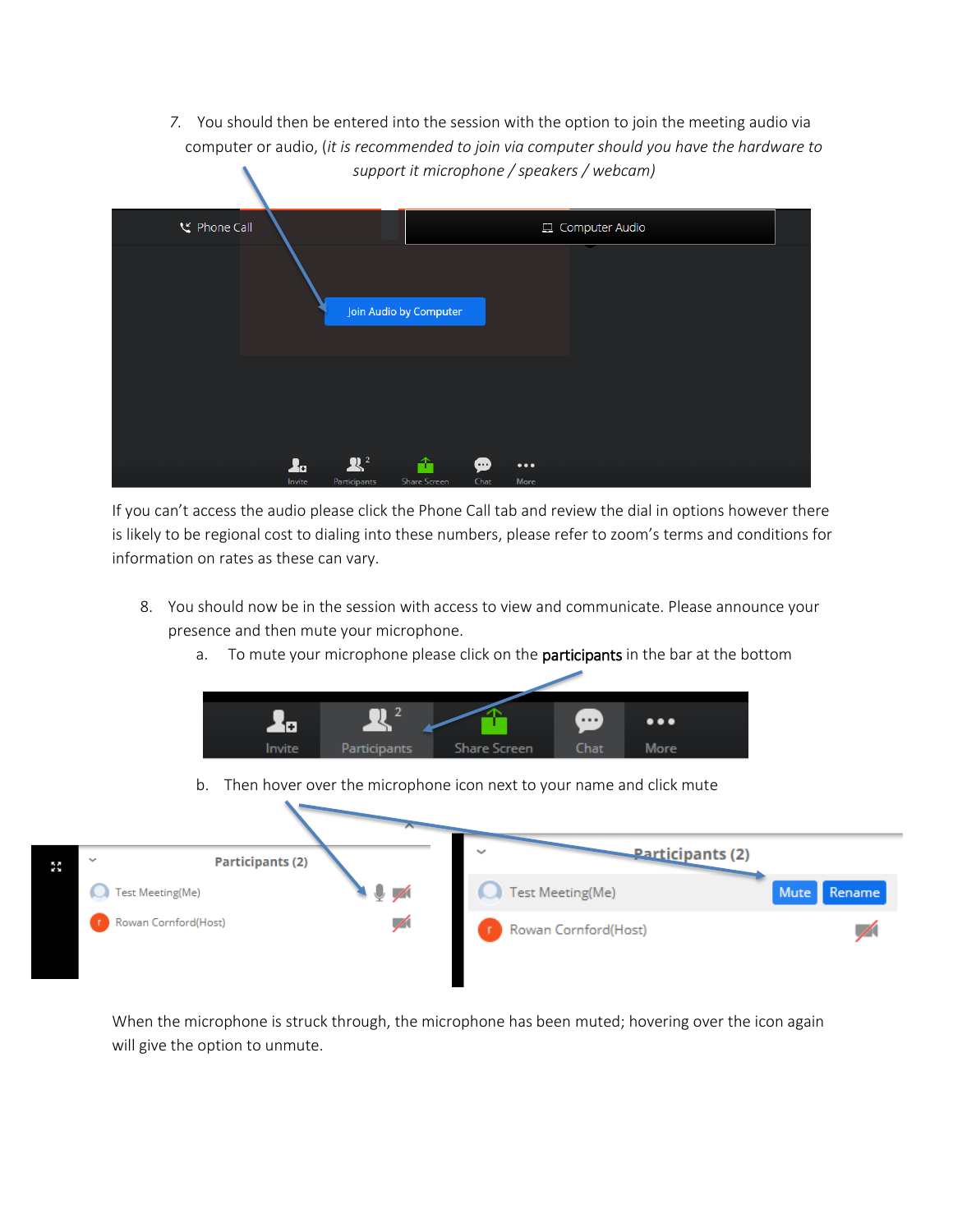# Best Practice For Participation

- Please ensure you have a quiet space to practice in and wear something comfortable to move about in.
- Have your yoga mat (or a towel/rug if you do not have one), a belt/band, dressing gown cord
- Announce your presence when entering session.
- Make sure your computer camera is positioned so you can see me and turn up your volume. I will be demonstrating where needed too.
- Always have the microphone muted when not asking a question to ensure best quality of service for all participants.
- Ensure that you are centered and clearly visible in the camera field of view to enable feedback.
- Ensure that you connect to the meeting at least 5 minutes before the scheduled start time to ensure you're in the virtual waiting room ready to connect to the session. (you will be presented with a message saying, your meeting will start shortly )

## Caveats

- We highly recommend using Chrome to access this service as this is the most straight forward in getting you connected and into the session.
- Browser version requirements: Internet Explorer 10 or higher, Microsoft Edge 38.14393.0.0 or higher, Google Chrome 53.0.2785 or higher, Safari 10.0.602.1.50 or higher Firefox 49.0 or higher
- There are other options to connect to Zoom meeting via smartphone and desktop client, support for these can be found via the zoom support site a[t https://support.zoom.us/](about:blank)

We recommend using connection via the web browser to be hardware / software agnostic as possible.

## DISCLAIMER:

As a yoga teacher and physiotherapist I wish to try at all times to keep my students safe whilst practicing. However, I am not in the room with you and therefore, am not able to suggest adjustments or help you in any way. I therefore, ask that you always listen to your body and do less or stop if something does not feel right. I cannot accept any responsibility for any injury that may happen whilst you are participating in these remote guided classes.

I do hope you find the sessions supportive and if you want to contact me directly then please email o[n info@suzygreenwood@gmail.com](mailto:info@suzygreenwood@gmail.com)

Thank you for joining us and hope that you find the practices connective, healing and supportive to your well-being

Suzy x